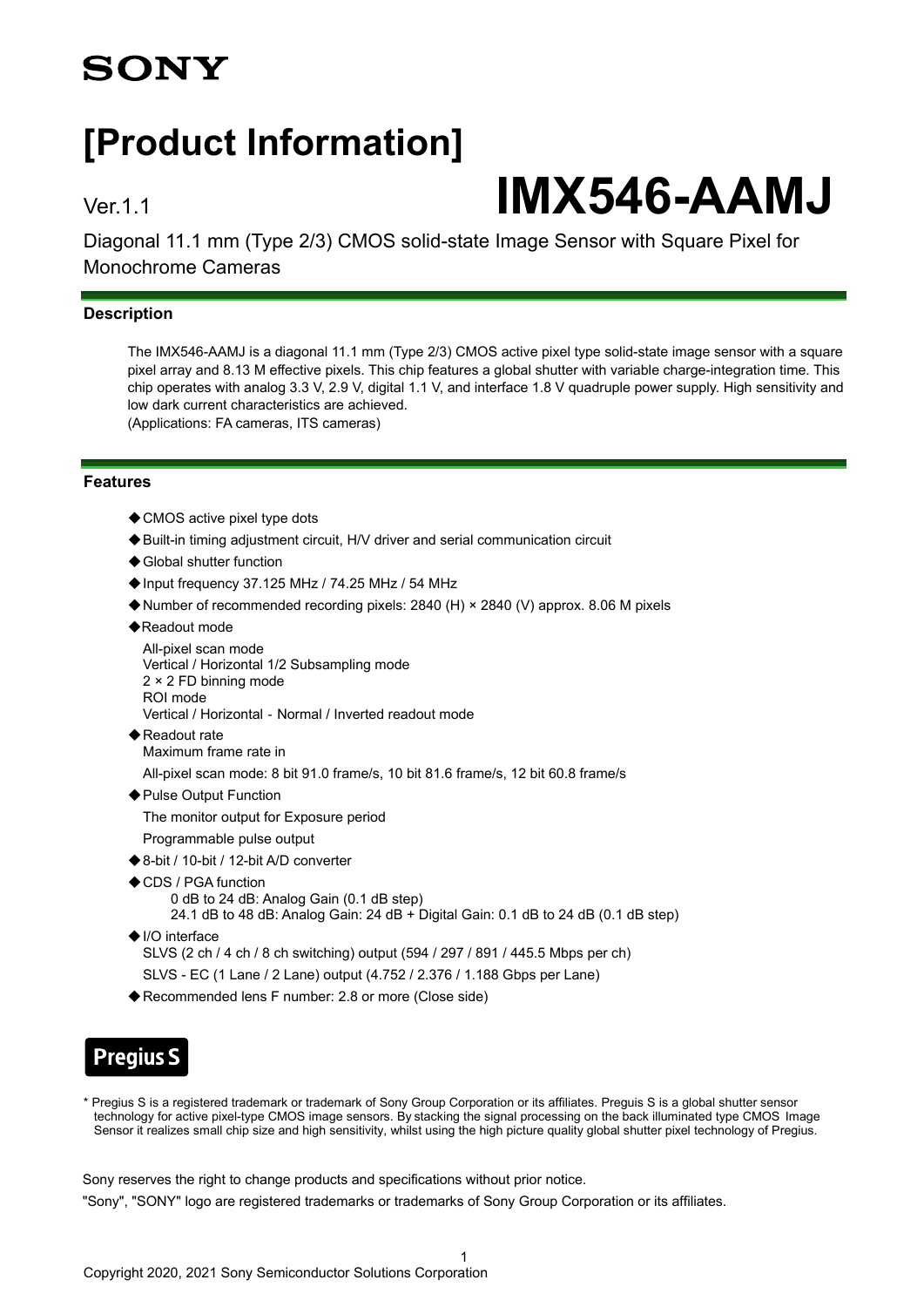### **Device Structure**

| ◆ CMOS image sensor                                                               |                                                       |                                  |  |
|-----------------------------------------------------------------------------------|-------------------------------------------------------|----------------------------------|--|
| $\blacklozenge$ Image size                                                        | Diagonal 11.1 mm (Type 2/3)                           | Approx. 8.13 M pixels All-pixel  |  |
| ◆ Total number of pixels                                                          | 2856 (H) $\times$ 2912 (V)                            | Approx. 8.31 M pixels            |  |
| ♦ Number of effective pixels                                                      | 2856 (H) $\times$ 2848 (V)                            | Approx. 8.13 M pixels            |  |
| $\blacklozenge$ Number of active pixels                                           | 2856 (H) × 2848 (V)                                   | Approx. 8.13 M pixels            |  |
| $\blacklozenge$ Number of recommended recording pixels 2840 (H) $\times$ 2840 (V) |                                                       | Approx. 8.06 M pixels All-pixel  |  |
| $\bigstar$ Unit cell size                                                         | 2.74 $\mu$ m (H) × 2.74 $\mu$ m (V)                   |                                  |  |
| ◆ Optical black                                                                   | Horizontal (H) direction: Front 0 pixel, rear 0 pixel |                                  |  |
|                                                                                   | Vertical (V) direction: Front 64 pixels, rear 0 pixel |                                  |  |
| $\biglozenge$ Package                                                             | 230 pin LGA                                           | 20.0 mm (H) $\times$ 16.8 mm (V) |  |

## **Image Sensor Characteristics**

 $(Ti = 60 °C)$ 

| <b>Item</b>       |      | <b>Value</b>     | <b>Remarks</b> |
|-------------------|------|------------------|----------------|
| Sensitivity       | Тур. | 14510 Digit/lx/s |                |
| Saturation signal | Min. | 4094 Digit       |                |

## **Basic Drive Mode**

| <b>Drive mode</b>                        | <b>Recommended number</b><br>of recording pixels    | <b>Maximum frame rate</b><br>[frame/s] | <b>Output interface</b> | ADC [bit] |
|------------------------------------------|-----------------------------------------------------|----------------------------------------|-------------------------|-----------|
|                                          | 2840 (H) $\times$ 2840 (V)<br>approx. 8.06 M pixels | 87                                     | SLVS 8 ch               | 8         |
|                                          |                                                     | 91                                     | SLVS - EC 2 Lane        |           |
|                                          |                                                     | 71                                     | SLVS 8 ch               | 10        |
| All pixel                                |                                                     | 81                                     | SLVS - EC 2 Lane        |           |
|                                          |                                                     | 60                                     | SLVS 8 ch               | 12        |
|                                          |                                                     | 60                                     | SLVS - EC 2 Lane        |           |
|                                          | 1420 (H) $\times$ 1420 (V)<br>approx. 2.01 M pixels | 281                                    | SLVS 8 ch               | 8         |
| Vertical / Horizontal<br>1/2 subsampling |                                                     | 332                                    | SLVS - EC 2 Lane        |           |
|                                          |                                                     | 233                                    | SLVS 8 ch               | 10        |
|                                          |                                                     | 288                                    | SLVS - EC 2 Lane        |           |
|                                          |                                                     | 201                                    | SLVS 8 ch               | 12        |
|                                          |                                                     | 228                                    | SLVS - EC 2 Lane        |           |
| $2 \times 2 FD$<br>binning mode          | 1420 (H) × 1420 (V)<br>approx. 2.01 M pixels        | 281                                    | SLVS 8 ch               | 8         |
|                                          |                                                     | 332                                    | SLVS - EC 2 Lane        |           |
|                                          |                                                     | 233                                    | SLVS 8 ch               | 10        |
|                                          |                                                     | 288                                    | SLVS - EC 2 Lane        |           |
|                                          |                                                     | 201                                    | SLVS 8 ch               |           |
|                                          |                                                     | 228                                    | SLVS - EC 2 Lane        | 12        |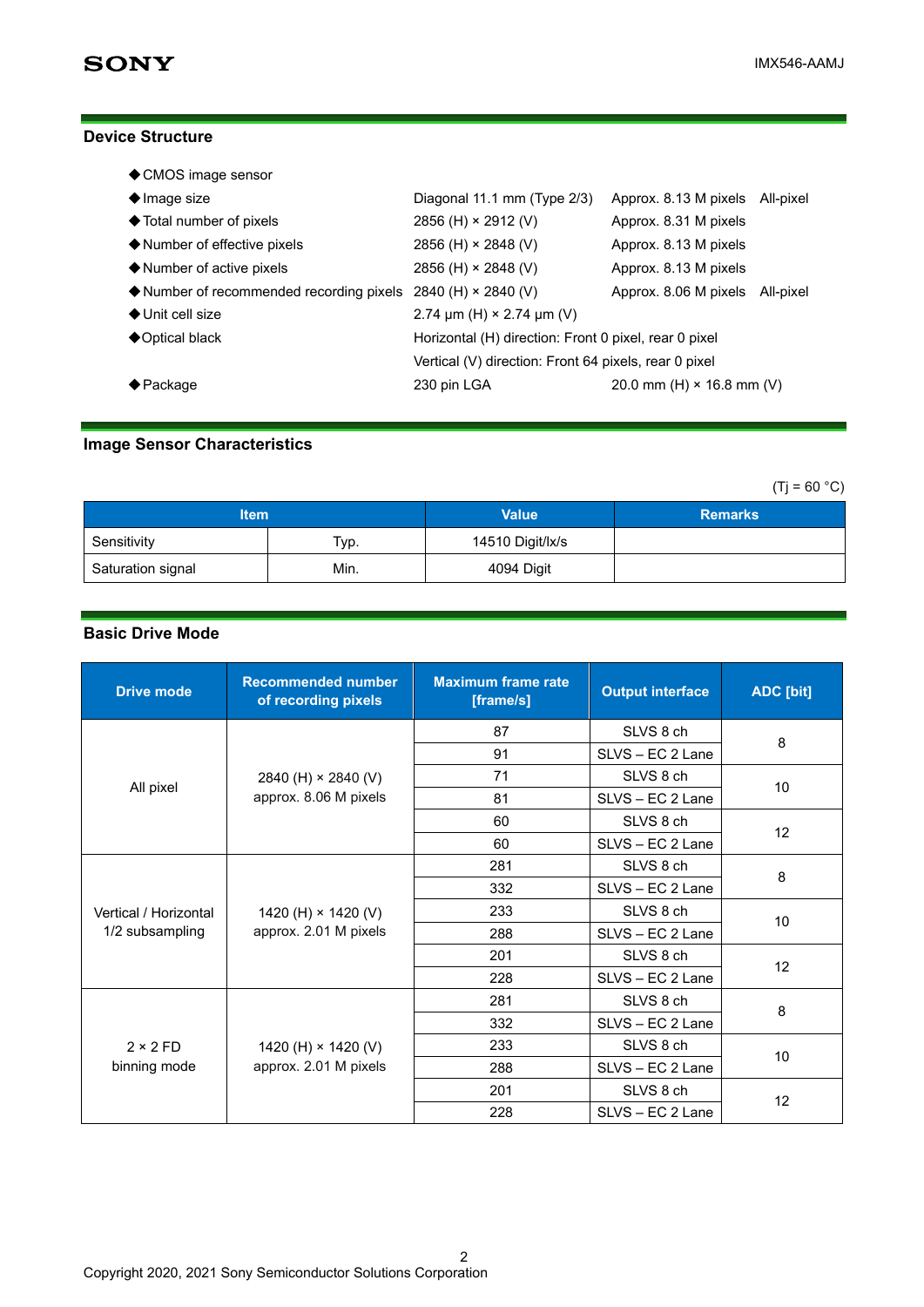## **SONY**

## **[Product Information]**

# Ver.1.1 **IMX546-AAQJ**

Diagonal 11.1 mm (Type 2/3) CMOS solid-state Image Sensor with Square Pixel for Color Cameras

## **Description**

The IMX546-AAQJ is a diagonal 11.1 mm (Type 2/3) CMOS active pixel type solid-state image sensor with a square pixel array and 8.13 M effective pixels. This chip features a global shutter with variable charge-integration time. This chip operates with analog 3.3 V, 2.9 V, digital 1.1 V, and interface 1.8 V quadruple power supply. High sensitivity and low dark current characteristics are achieved. (Applications: FA cameras, ITS cameras)

**Features**

- ◆ CMOS active pixel type dots
- ◆Built-in timing adjustment circuit, H/V driver and serial communication circuit
- ◆ Global shutter function
- ◆Input frequency 37.125 MHz / 74.25 MHz / 54 MHz
- ◆Number of recommended recording pixels: 2840 (H) × 2840 (V) approx. 8.06 M pixels
- ◆Readout mode

All-pixel scan mode Vertical / Horizontal 1/2 Subsampling mode ROI mode Vertical / Horizontal‐Normal / Inverted readout mode

◆ Readout rate Maximum frame rate in

All-pixel scan mode: 8 bit 91.0 frame/s, 10 bit 81.6 frame/s, 12 bit 60.8 frame/s

◆ Pulse Output Function The monitor output for Exposure period

Programmable pulse output

- ◆8-bit / 10-bit / 12-bit A/D converter
- ◆CDS / PGA function
	- 0 dB to 24 dB: Analog Gain (0.1 dB step)
	- 24.1 dB to 48 dB: Analog Gain: 24 dB + Digital Gain: 0.1 dB to 24 dB (0.1 dB step)
- ◆I/O interface SLVS (2 ch / 4 ch / 8 ch switching) output (594 / 297 / 891 / 445.5 Mbps per ch) SLVS - EC (1 Lane / 2 Lane) output (4.752 / 2.376 / 1.188 Gbps per Lane)
- ◆ Recommended lens F number: 2.8 or more (Close side)

## **Pregius S**

\* Pregius S is a registered trademark or trademark of Sony Group Corporation or its affiliates. Preguis S is a global shutter sensor technology for active pixel-type CMOS image sensors. By stacking the signal processing on the back illuminated type CMOS Image Sensor it realizes small chip size and high sensitivity, whilst using the high picture quality global shutter pixel technology of Pregius.

Sony reserves the right to change products and specifications without prior notice.

"Sony", "SONY" logo are registered trademarks or trademarks of Sony Group Corporation or its affiliates.